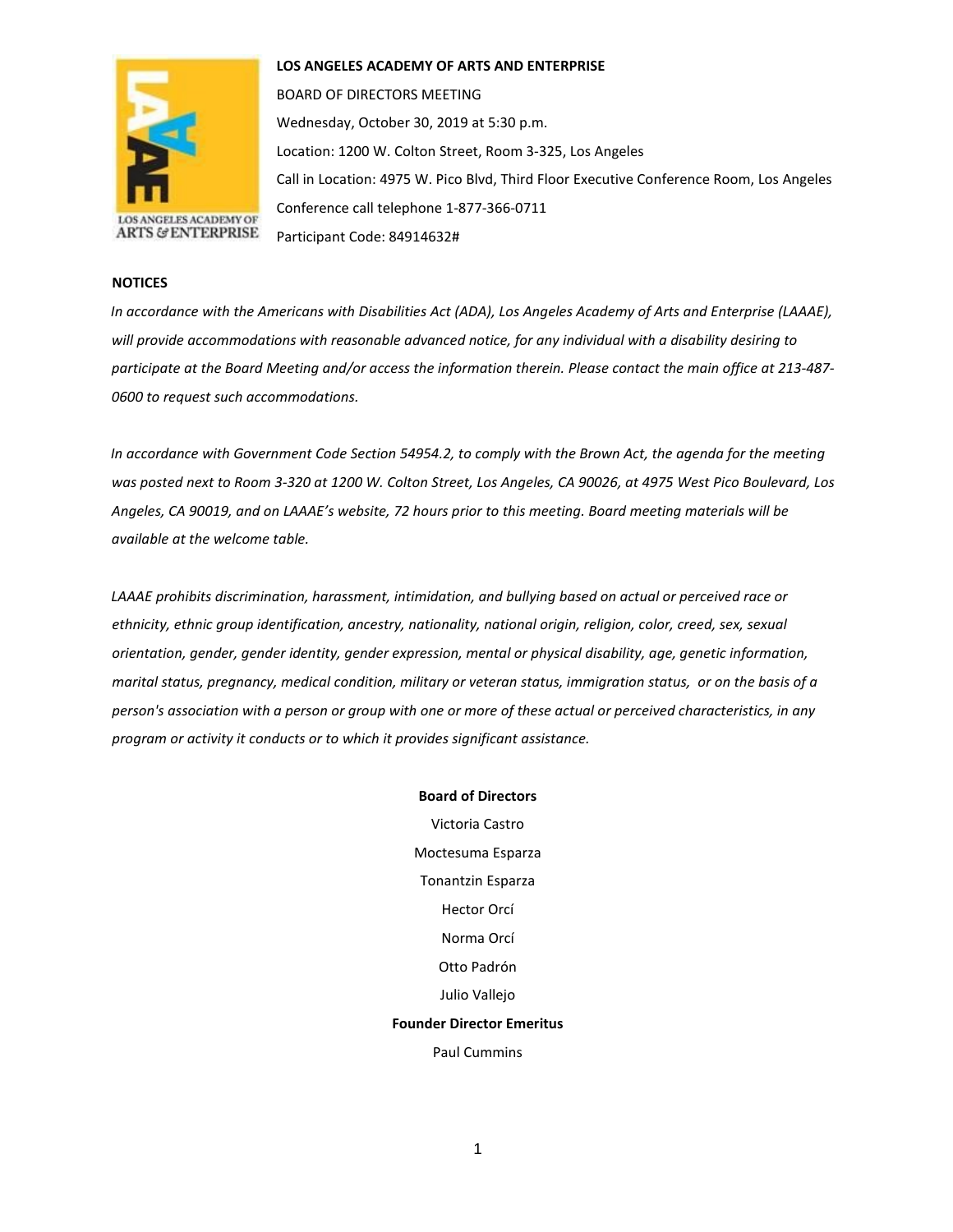Los Angeles Academy of Arts and Enterprise Board of Directors Meeting continued

#### **AGENDA**

- 1. Welcome Call to Order Roll Call Establish Quorum
- 2. Approval of Agenda
- 3. Stakeholder Update
- 4. Public Comment
- 5. Approval of Previous Meeting Minutes
- 6. Principal Update
	- a. Enrollment Update
	- b. Academic Update
	- c. Dashboard Presentation
	- d. Arts
	- e. Students of the Month (August/September)
		- i. Empathy: Blanca Gomez / Grendy Sarmiento
		- ii. Integrity: Melissa Hernandez / Kimberly Oxlaj-Suarez
		- iii. Respect: Ingrid Garcia / Florisela Vega Martinez
		- iv. Perseverance: Jimverly Hernandez / Erick Hernandez-Gonzalez
		- v. Innovation: Ingrid Aviles / Katherine Pereira
- 7. Consent Agenda
	- a. Ratification of CARECEN's Contract to Provide Operating Space in the Community
	- b. Ratification of Eyemed's Renewal to Provide Health and Wellness Benefits to Eligible Employees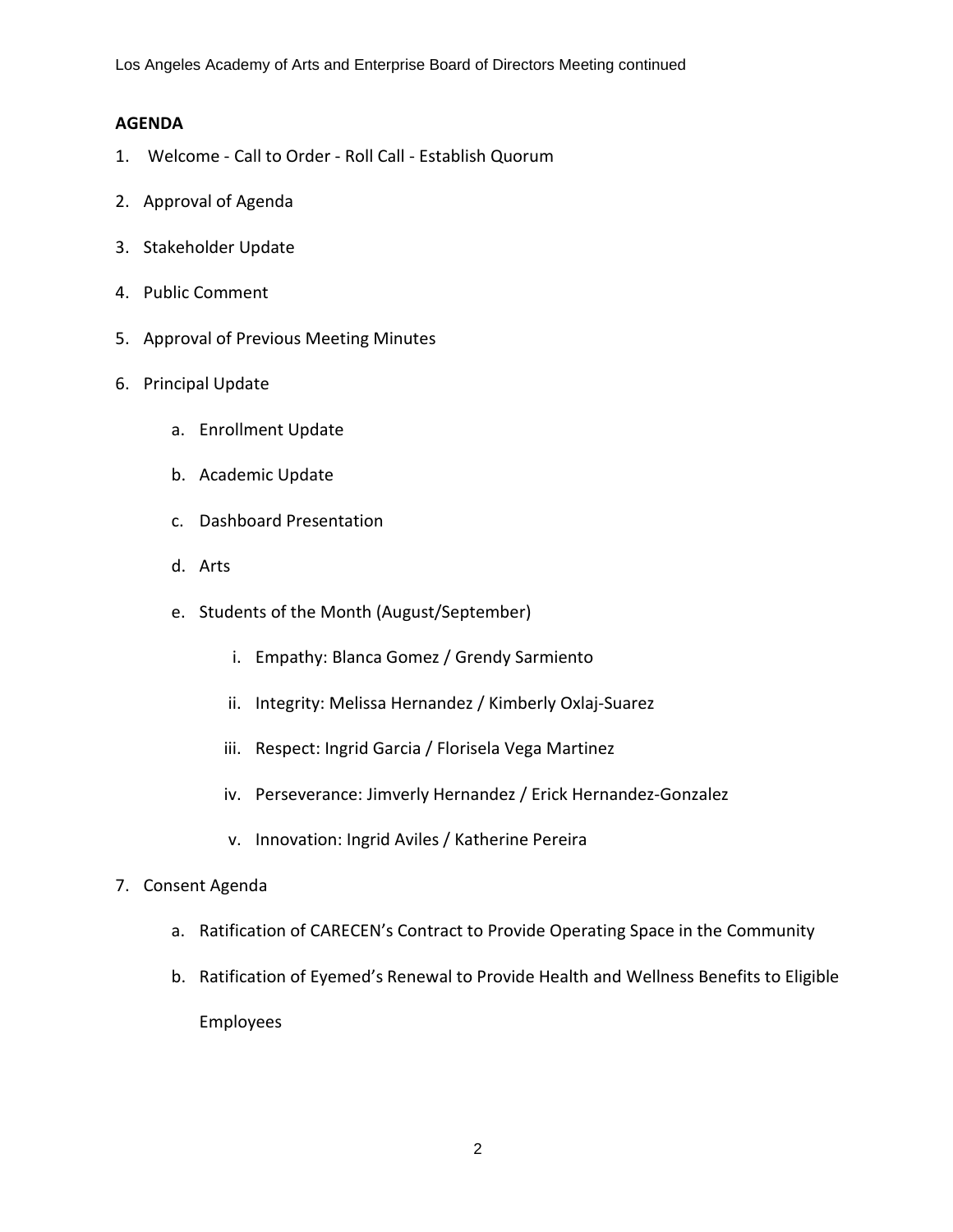- c. Ratification of Metlife's Renewal to Provide Health and Wellness Benefits to Eligible Employees
- d. Ratification of Network for Teaching Entrepreneurship (NFTE) Renewal for related curriculum and training
- e. Ratification of Navia Renewal to Administer COBRA Benefits
- f. Ratification of Philip Wolfson's Renewal Agreement to Provide Special Education Services
- g. Ratification of PowerSchool Renewal to Provide Student Information Services
- h. Ratification of Employee Agreements
- i. Resolution to Dispose Obsolete Equipment and Materials
- j. Resolution to Destroy Disposable Records
- k. Resolution to Update Signatories at Wells Fargo Bank
- l. Adoption of Heat Illness Prevention Plan

#### 8. New Business

- a. Approval of Financial Reports
	- i. Balance Sheet (August September 2019)
	- ii. Income Statement (August September 2019)
	- iii. Budget to Actuals (August September 2019)
	- iv. Cash Flow (August September 2019)
	- v. Check Register (August September 2019)
	- vi. Bank Reconciliations (August September 2019)
- b. Acceptance of Artwork Collections by Steven C. and Jadwiga Markoff